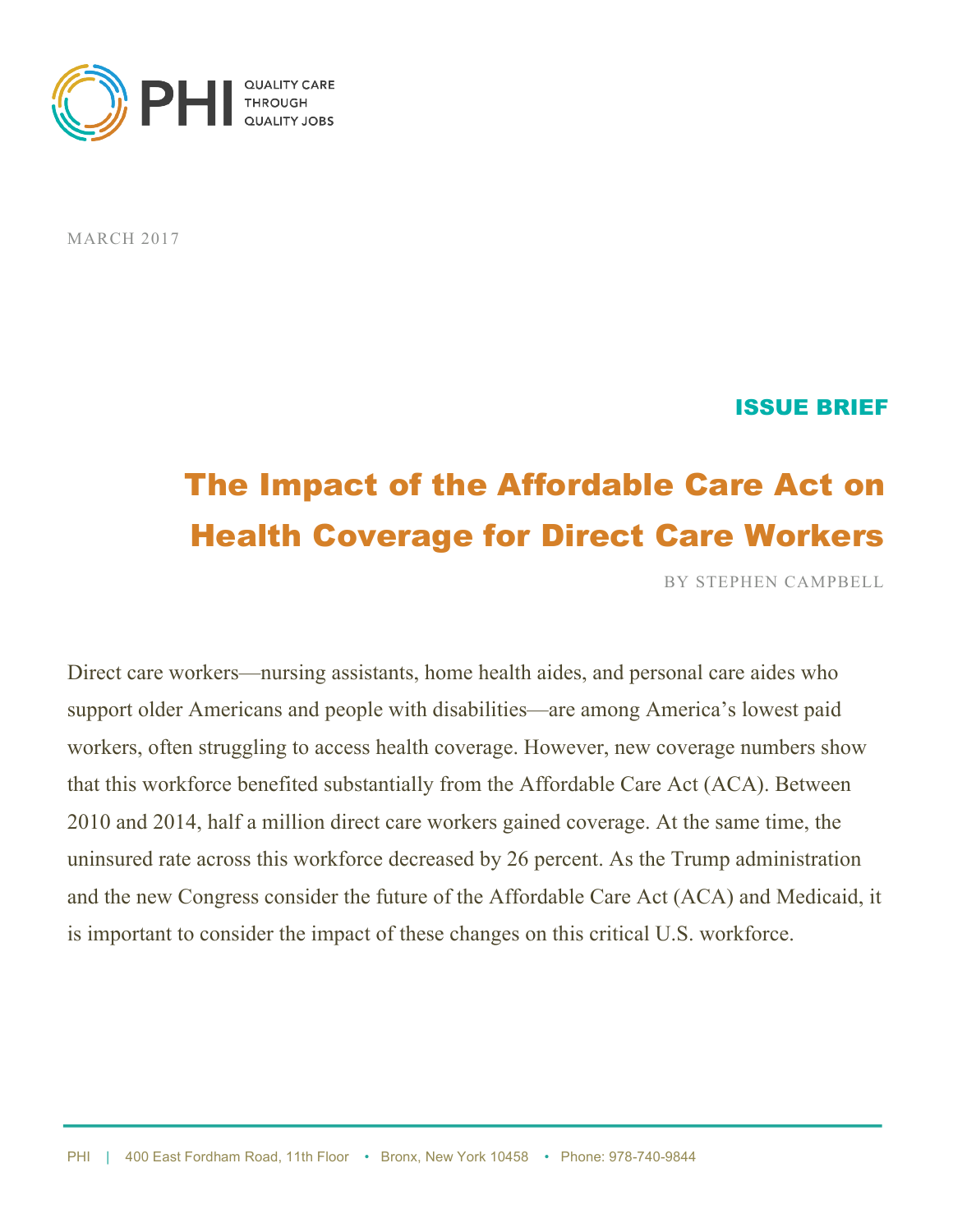### BACKGROUND

### **Obstacles to Coverage Prior to the ACA**

In 2010, more than one quarter (**28 percent**) of direct care workers lacked health coverage, as compared to 17 percent of all American workers.<sup>1</sup> The uninsured rate was particularly high among home care workers, with one in three living without health coverage.

Prior to the expansion of coverage under the ACA, direct care workers faced several serious barriers that limited coverage. As a workforce that was primarily part time with low wages, workers had limited access to employer-sponsored coverage. In the private market, workers faced coverage with high costs. Preexisting conditions, which are disproportionate among lowincome people, drove costs higher, or precluded workers from coverage altogether.

Despite their poverty status, direct care workers did not necessarily qualify for public coverage. Medicaid eligibility, prior to the ACA, was limited by most states to impoverished parents with dependent children and pregnant women.

### **Expanded Coverage under the ACA**

The ACA expanded coverage dramatically for direct care workers, though their part-time work schedules and low wages continue to create barriers*.* In 2014, **21 percent** of direct care workers were uninsured, compared to **16 percent** of the U.S. workforce<sup>2</sup>

#### DID YOU KNOW?

Direct care workers include personal care aides, home health aides, and nursing assistants. Direct care typically involves assisting older adults and people with disabilities with daily tasks such as eating, dressing, and bathing. In addition to assisting with these tasks, personal care aides provide non-medical social supports, and home health aides perform some clinical tasks under the supervision of a licensed professional. Nursing assistants provide essentially the same care and services as home health aides, but they primarily assist residents in institutional settings, such as nursing homes.

Of the three routes to coverage, employer-sponsored plans, federally subsidized plans purchased through health care marketplaces, and the expansion of Medicaid, the latter has had the greatest impact. Direct care workers have seen small gains in employer-sponsored coverage, but their parttime status often impedes eligibility. Even when plans are offered, the premiums are often too costly and take-up rates are low. Similarly, individual plans, even with generous tax credits, are often too expensive for workers whose annual earnings average less than \$16,500 per year.

<sup>&</sup>lt;sup>1</sup> US Census Bureau. Table B27011: Health Insurance Coverage Status and Type by Employment Status by Age. American Community Survey 1-

Year Estimates. 2010, https://factfinder.census.gov/faces/tableservices/jsf/pages/productview.xhtml?src=bkmk

<sup>&</sup>lt;sup>2</sup> US Census Bureau. Table B27011: Health Insurance Coverage Status and Type by Employment Status by Age. American Community Survey 1-

Year Estimates. 2014, https://factfinder.census.gov/faces/tableservices/jsf/pages/productview.xhtml?src=bkmk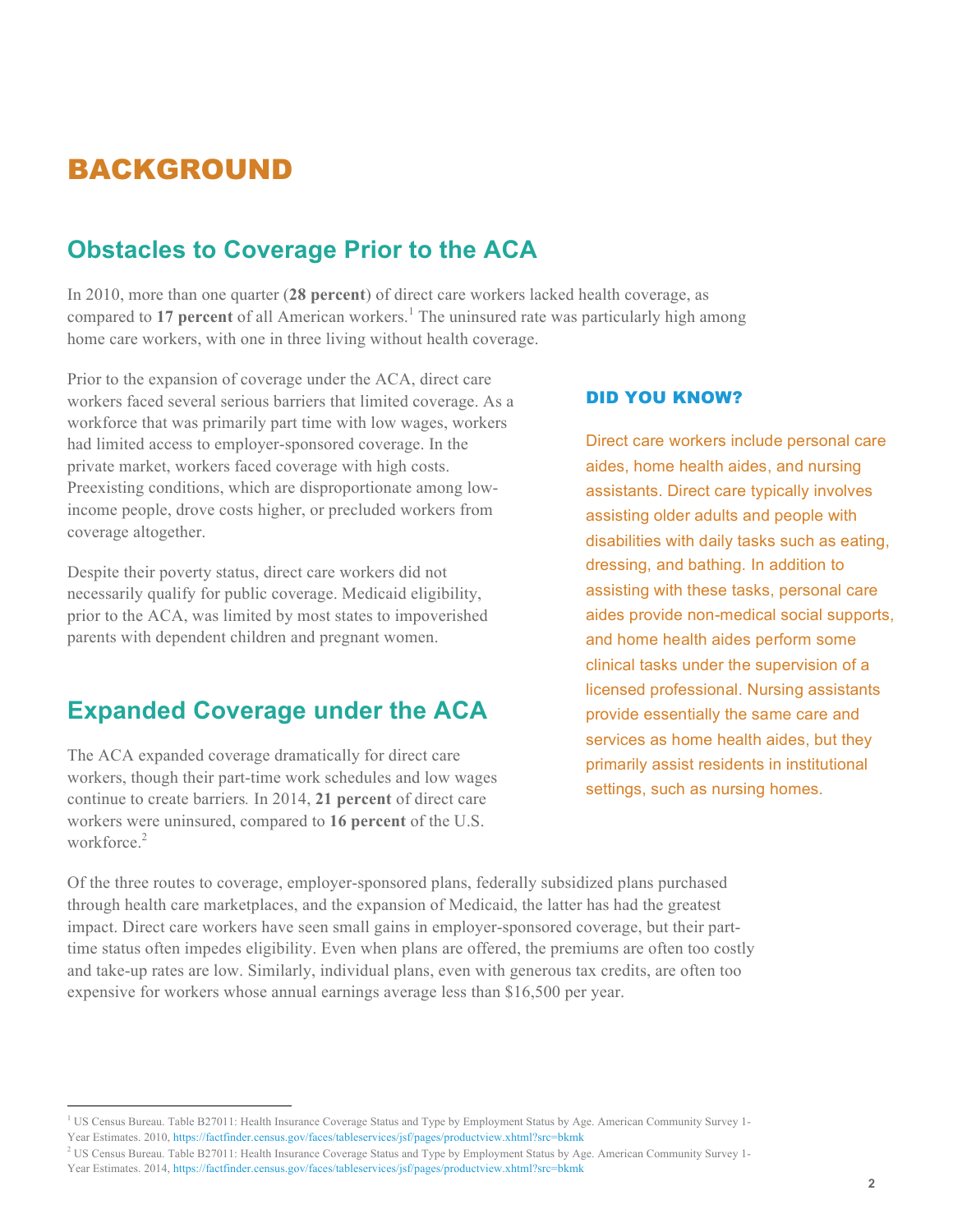### **Medicaid Expansion**

Under the ACA, the federal government offered states financial incentives to expand Medicaid eligibility to meet the needs of low-wage workers such as home care aides and nursing assistants. States were encouraged to provide coverage to all adults who live in households with incomes under 138 percent of the federal poverty level (FPL)—a threshold that nearly a third of the direct care workforce meets. Under these rules, eligibility is no longer limited by parental status; household income as a percentage of the federal poverty line is the sole determinant.

As of January 2017, 31 states and the District of the Columbia have expanded Medicaid eligibility, and in these states direct care workers fare better in regard to health coverage than in states that have not expanded Medicaid.<sup>3</sup> Yet half of direct care workers who would be eligible for expanded Medicaid live in non-expansion states. Some of these workers might earn incomes that are too high to qualify for their state Medicaid programs and too low to qualify for subsidies that make individual plans in the health insurance marketplaces affordable—a situation known as the "coverage gap."<sup>4</sup>

This issue brief is the first analysis of the ACA's effects on direct care workers. Our findings suggest that because direct care jobs are characterized by low annual earnings, Medicaid expansion drove the uninsured rate down. However, coverage gains among direct care workers were not distributed evenly across the country: the uninsured rate remains high in non-expansion states (see state data in Appendices B and C).

### KEY FINDINGS

To understand how the ACA affects the health of direct care workers, as well as our nation's system of long-term services and supports, we examined two aspects of new health coverage data from the American Community Survey (ACS): overall gains in Medicaid coverage and changes in the uninsured rate following implementation of the ACA.

### **Nationwide Coverage Gains**

- From 2010 to 2014, approximately **500,000** direct care workers nationwide gained health insurance following implementation of the Affordable Care Act (see Figure 1).
- The uninsured rate decreased **26 percent** during the same time frame, from 28 percent to 21 percent.
- These coverage gains are primarily attributable to a **30 percent increase** in the number of workers insured through Medicaid programs.

<sup>4</sup> Subsidies are only available to individuals who live between 100 percent and 400 percent FPL. In every non-expansion state (except Wisconsin), parental eligibility is lower than 100 percent FPL, and childless adults are not eligible for Medicaid at all.

 <sup>3</sup> Seven states expanded Medicaid after 2014 and are not included as expansion states in our analysis.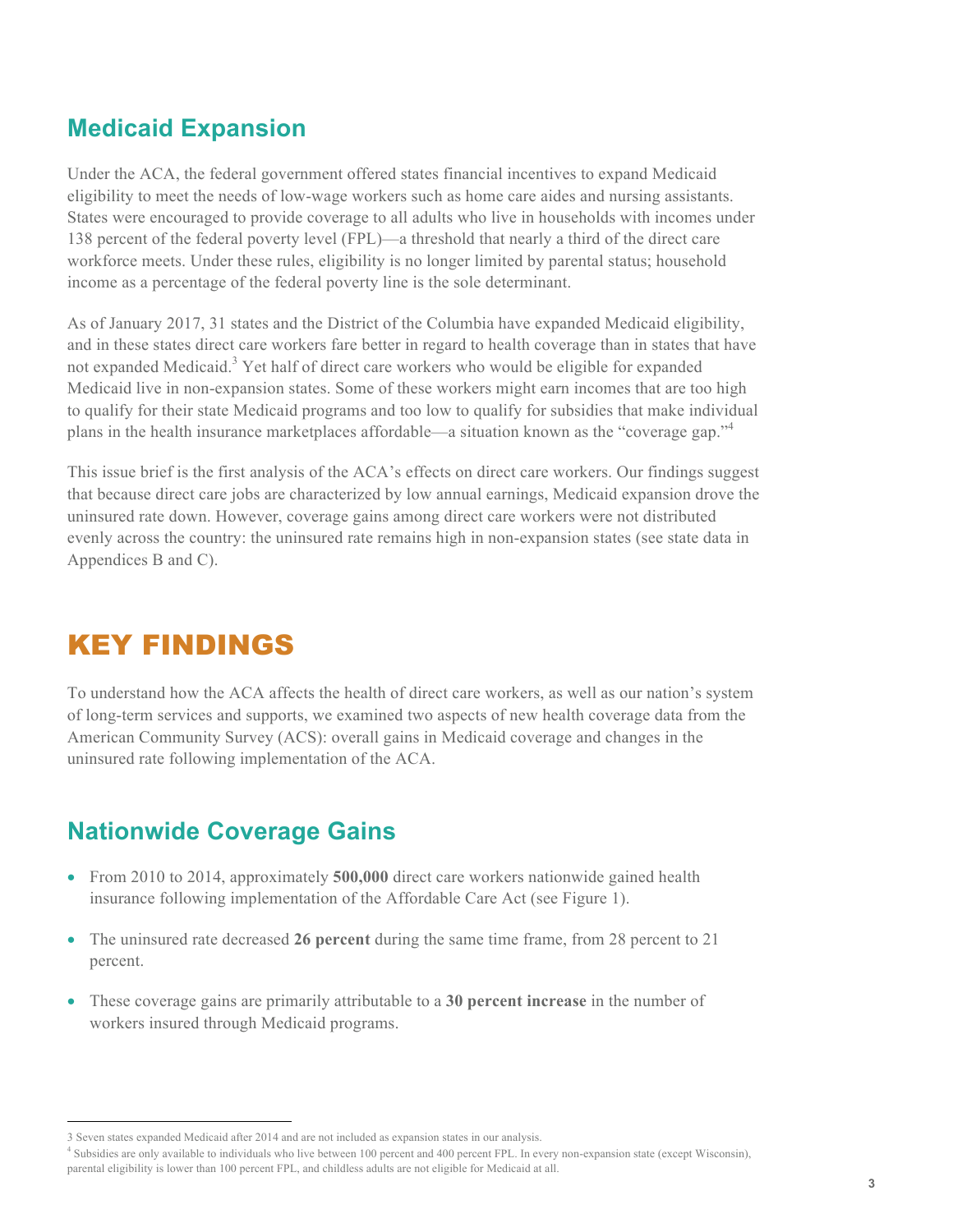

#### **FIGURE 1: U.S. DIRECT CARE WORKER COVERAGE CHANGES, UNINSURED AND MEDICAID COVERAGE RATES, 2010 TO 2014**

Source: PHI analysis of the U.S. Census Bureau, American Community Survey (ACS), 2010-2014 1-Year Public Use Microdata Sample (PUMS), with statistical programming and data analysis provided by Carlos Figueiredo.

### **Impact of Medicaid Expansion**

- In expansion states, the uninsured rate fell **33 percent**, as compared to 21 percent in nonexpansion states (see Figure 2).
- In expansion states, Medicaid coverage increased from 20 percent to 28 percent among direct care workers, a **40 percent** increase in coverage.
- Non-expansion states saw a small increase in Medicaid coverage, with coverage expanding from 14 percent to 15 percent among direct care workers. This change represents a **13 percent** increase in Medicaid coverage in these states.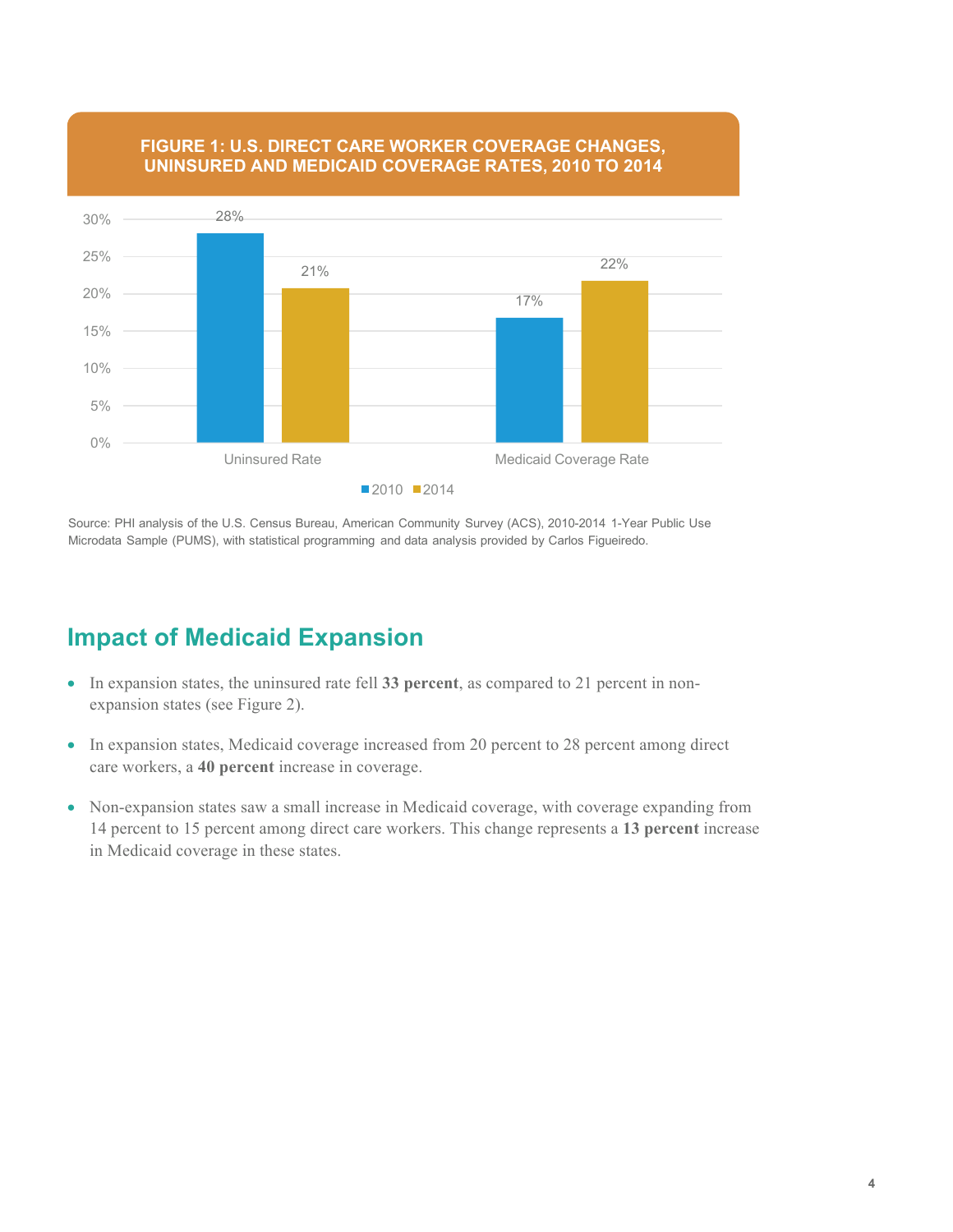

#### **FIGURE 2: U.S. DIRECT CARE WORKER COVERAGE CHANGES, UNINSURED AND MEDICAID COVERAGE RATES, BY MEDICAID EXPANSION STATUS, 2010 TO 2014**

Source: PHI analysis of the U.S. Census Bureau, American Community Survey (ACS), 2010-2014 1-Year Public Use Microdata Sample (PUMS), with statistical programming and data analysis provided by Carlos Figueiredo.

### **Home Care Aides vs. Nursing Home Workers**

- The overall uninsured rate for home care aides dropped **26 percent**, from 35 percent to 26 percent (see Figure 3).
- The uninsured rate among nursing assistants working in nursing homes dropped **29 percent**, from 28 percent to 20 percent.
- Home care workers—37 percent of whom lived below 138 percent of the federal poverty level in 2014—benefited most from Medicaid expansion, with coverage under Medicaid increasing from 22 percent to 28 percent, a **27 percent** increase.
- Among nursing home workers, Medicaid coverage increased from 16 percent to 19 percent, a total increase of **18 percent**. Among these workers, 29 percent lived in households below 138 percent of the poverty level in 2014.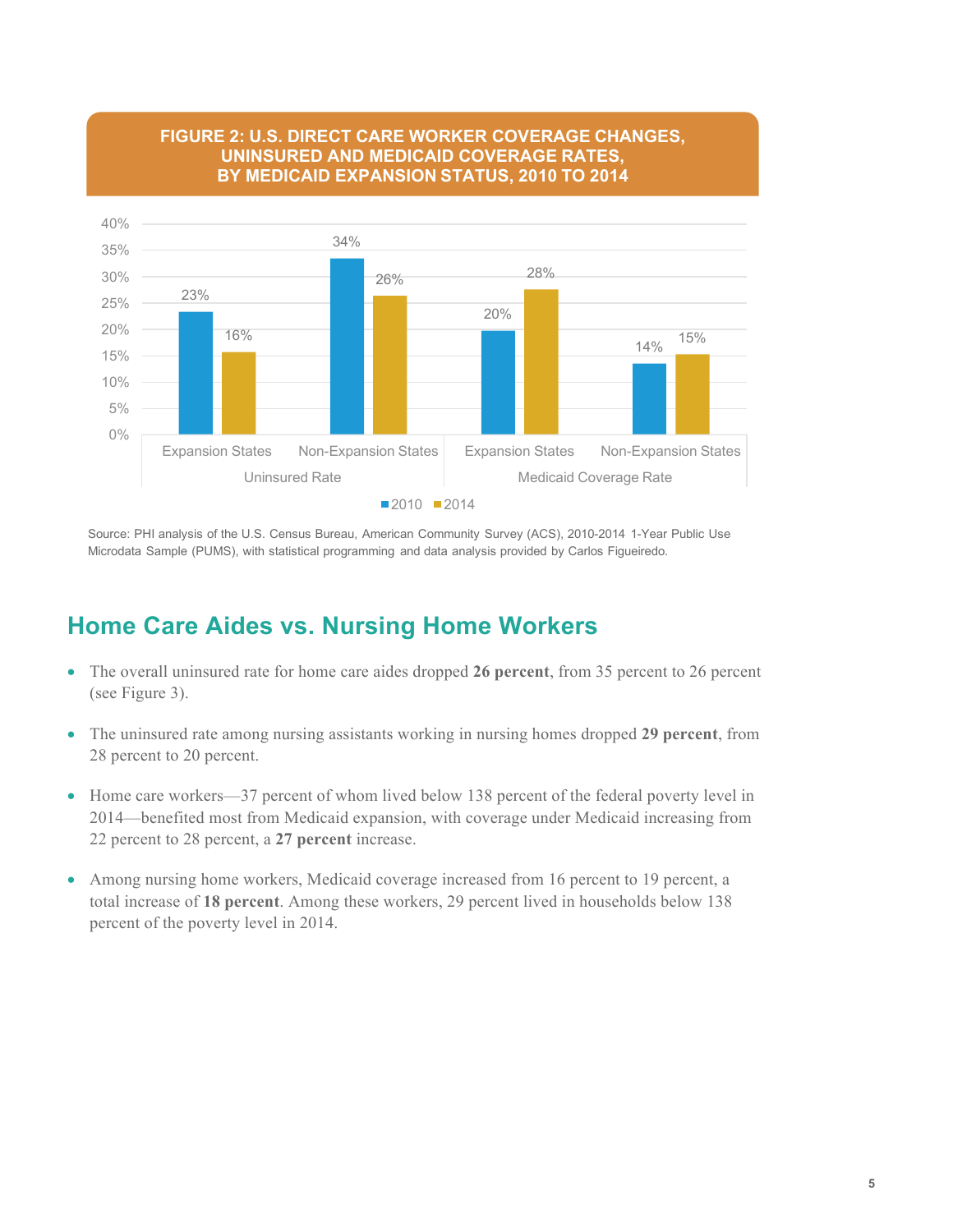

#### **FIGURE 3: U.S. DIRECT CARE WORKER COVERAGE CHANGES, UNINSURED AND MEDICAID COVERAGE RATES, BY INDUSTRY, 2010 TO 2014**

Source: PHI analysis of the U.S. Census Bureau, American Community Survey (ACS), 2010-2014 1-Year Public Use Microdata Sample (PUMS), with statistical programming and data analysis provided by Carlos Figueiredo.

### DISCUSSION

Low-income people, which includes most direct care workers, are more likely than their counterparts to struggle with chronic health conditions.<sup>5</sup> For direct care workers, chronic illnesses are compounded by a higher risk for injury and infection on the job than for the average U.S. worker.<sup>6</sup> Consequently, direct care workers rely heavily on affordable health insurance to manage their health and well-being.

When these workers lack coverage, several consequences ensue. For individual workers who cannot access affordable care, a minor untreated condition could lead to costlier health issues in the long term. <sup>7</sup> For example, individuals who don't treat their Diabetes could end up in dialysis treatment for kidney failure. Disabling conditions and health emergencies force workers to miss work, or they could compel workers to leave the caregiver workforce altogether. These dynamics contribute to high rates of turnover and workforce instability in this sector, which undermines the quality of care for older people and people with disabilities.

PHI's research and experience in the field show that a growing shortage of direct care workers is exacerbated by high turnover rates. Without access to affordable health coverage, these problems will worsen. Unprecedented demand for direct care, fueled by the steep growth in the older adult

 <sup>5</sup>  $<sup>5</sup>$  Brown, Alyssa. "With Poverty Comes Depression, More Than Other Illnesses." Gallup.com. October 30, 2012.</sup> http://www.gallup.com/poll/158417/poverty-comes-depression-illness.aspx.

<sup>&</sup>lt;sup>6</sup> Marquand, Abby. *Too Sick to Care: Direct-Care Workers, Medicaid Expansion, and the Coverage Gap. Bronx, NY: PHI, 2015.* http://phinational.org/sites/phinational.org/files/research-report/toosicktocare-phi-20150727.pdf

<sup>7</sup> Gareld, Rachel, Melissa Majerol, Anthony Damico, and Julia Foutz. *The Uninsured: A Primer.* Menlo Park, CA: Kaiser Family Foundation. Retrieved from http://kff.org/report-section/the-uninsured-a-primer-2013-4-how-does-lack-of-insurance-affect-access-to-health-care/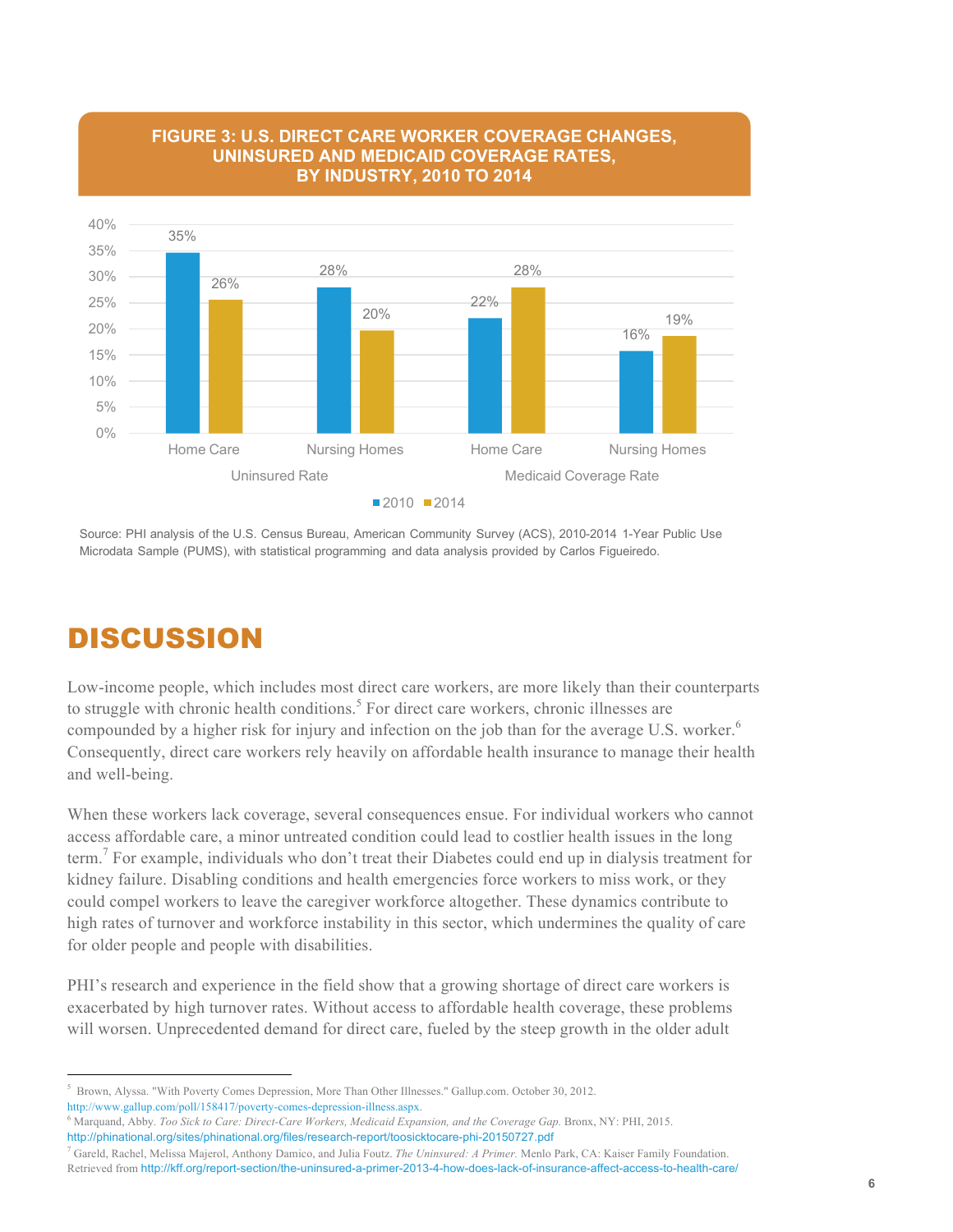population, is creating a growing crisis.<sup>8</sup> By 2024, our nation will need an estimated one million new direct care workers.<sup>9</sup> Without public policies that support living wages, affordable health care, and quality training to stem turnover and improve recruitment, shortages will worsen, increasing the caregiving burden on America's families.

### CONCLUSION

This analysis demonstrates that access to affordable health coverage markedly improved for the direct care workforce following passage of the ACA. Given the elevated risk for acute and chronic conditions among these workers, and the nature of jobs with low pay and part-time status, ensuring they have access to coverage would improve workforce retention at a time when direct care workers are in high demand and short supply. Conversely, policies that limit access to affordable coverage would exacerbate the growing workforce shortage, which in turn would compromise the quality of care for older people and people with disabilities.

*Stephen Campbell is PHI Policy Research Associate.*

PHI works to transform eldercare and disability services. We foster dignity, respect, and independence for all who receive care, and all who provide it. As the nation's leading authority on the direct care workforce, PHI promotes quality direct care jobs as the foundation for quality care. Drawing on 25 years of experience working side-by-side with direct care workers and their clients in cities, suburbs, and small towns across America, PHI offers all the tools necessary to create quality jobs and provide quality care. PHI's trainers, researchers, and policy experts work together to:

––––––––––––––––––––––––––––––––––––––––––––––––––––––––––––––––––––––––––––––––

- Learn what works and what doesn't in meeting the needs of direct care workers and their clients, in a variety of long-term care settings;
- Implement best practices through hands-on coaching, training, and consulting, to help long-term care providers deliver high-quality care;
- Support policymakers and advocates in crafting evidence-based policies to advance quality care

For more information, visit our website at www.PHInational.org.

© 2017 PHI

 <sup>8</sup> Espinoza, Robert. *8 Signs the Shortage in Paid Caregivers Is Getting Worse.* Bronx, NY: PHI, 2017. https://60caregiverissues.org/the-future-oflong-term-care.html

<sup>&</sup>lt;sup>9</sup> PHI analysis of Bureau of Labor Statistics, Employment Projections Program, Employment by Detailed Occupation, 2014 and Projected 2024.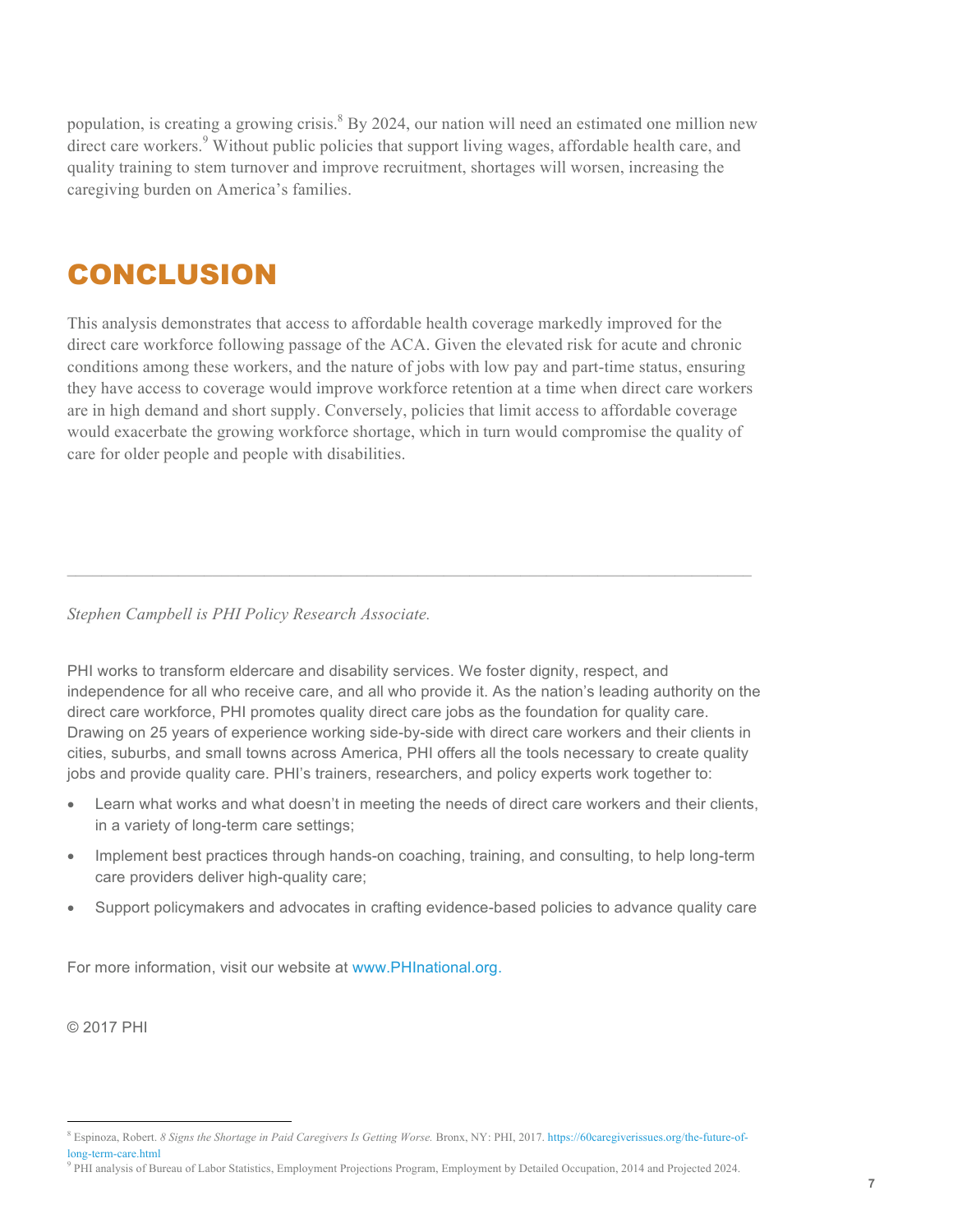## APPENDIX A: METHODOLOGY

We define "direct care workers" to include home health aides, personal care aides, and nursing assistants, as defined by the Standard Occupational Classification (SOC) system developed by the Bureau of Labor Statistics (BLS) at the U.S. Department of Labor (DOL). To assess the ACA's impact on health insurance coverage for direct care workers, we analyzed American Community Survey (ACS) data by state and industry from 2010 to  $2014$ .<sup>10</sup>

We separately sampled the home care and nursing home industries—the two industries that employ a large plurality of direct care workers. The home care industry includes home health services and non-medical services for older adults and people with disabilities.<sup>11</sup> Nursing homes provide nursing care and 24-hour personal assistance to residents.<sup>12</sup>

State-level data were aggregated into two categories: "expansion states" that expanded Medicaid coverage to parents and childless adults in households under 138 percent of the federal poverty line (FPL), and "non-expansion states."13

<sup>&</sup>lt;sup>10</sup> PHI analysis of the U.S. Census Bureau, American Community Survey (ACS), 2010-2014 1-Year Public Use Microdata Sample (PUMS), with statistical programming and data analysis provided by Carlos Figueiredo.

<sup>&</sup>lt;sup>11</sup> For a full definition of the home care industry, see *U.S. Home Care Workers: Key Facts*, available at http://phinational.org/home-care-workerskey-facts

<sup>&</sup>lt;sup>12</sup> For a full definition of the nursing home industry, see *U.S. Nursing Assistants in Nursing Homes: Key Facts*, available at http://phinational.org/nursing-assistants-nursing-homes-key-facts

<sup>13</sup> "Status of State Action on the Medicaid Expansion Decision." *Kaiser Family Foundation*. January 1, 2017. http://kff.org/health-reform/stateindicator/state-activity-around-expanding-medicaid-under-the-affordable-care-act/?currentTimeframe=0#notes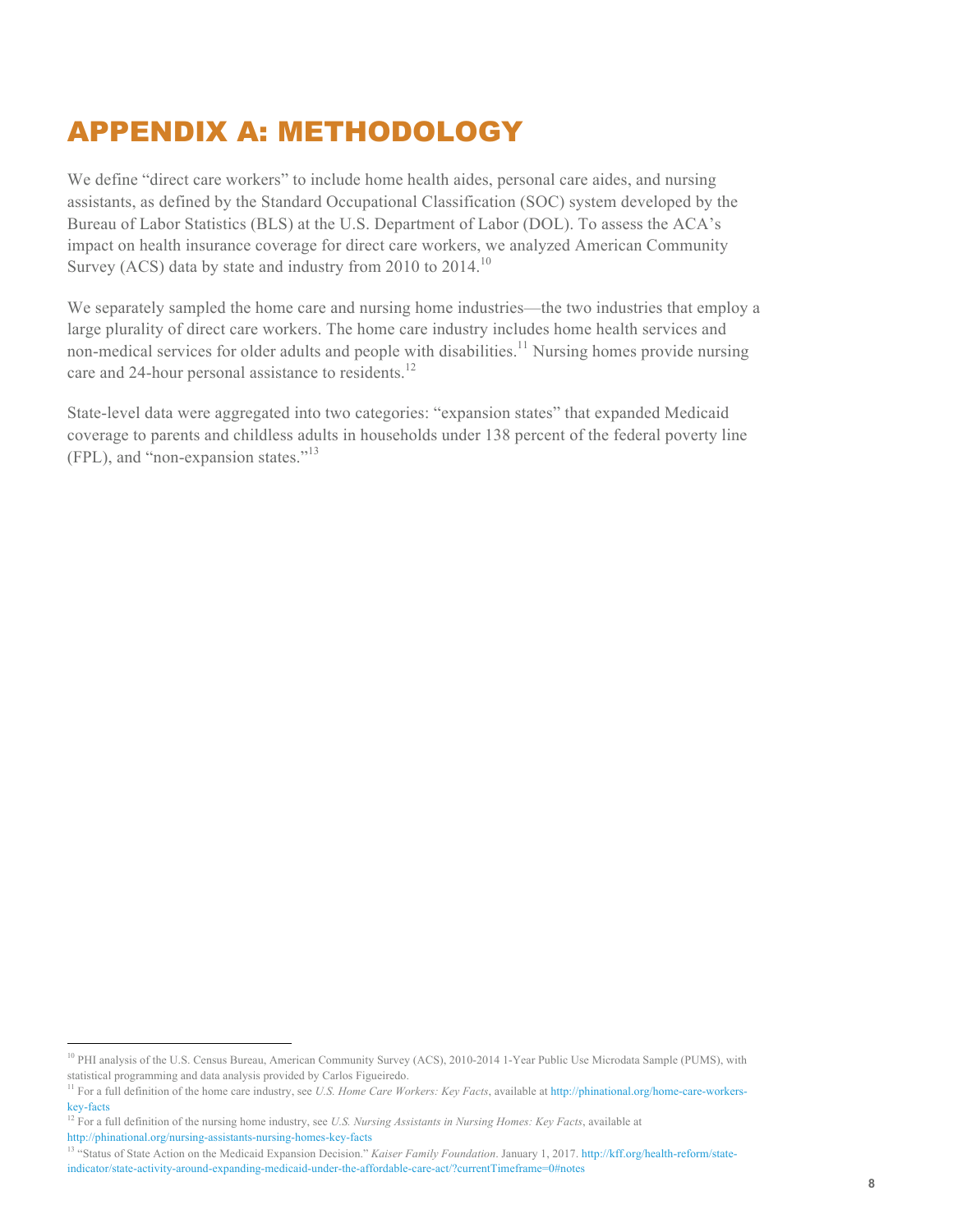# APPENDIX B: U.S. DIRECT CARE WORKER UNINSURED RATE CHANGES, BY STATE, 2010 TO 2014

| <b>STATE</b>         | <b>MEDICAID EXPANSION STATUS</b> | 2010 | 2014   | <b>PERCENT</b><br><b>CHANGE</b> |
|----------------------|----------------------------------|------|--------|---------------------------------|
| Alabama              | Non-Expansion                    | 33%  | 24%    | $-28%$                          |
| Alaska**             | Non-Expansion                    | 33%  | 29%    | $-12\%*$                        |
| Arizona              | Expansion                        | 25%  | 23%    | $-7\%$ *                        |
| Arkansas             | Expansion                        | 38%  | 26%    | $-33%$                          |
| California           | Expansion                        | 30%  | 20%    | $-34%$                          |
| Colorado             | Expansion                        | 33%  | 16%    | $-52%$                          |
| Connecticut          | Expansion                        | 12%  | $11\%$ | $-5\%$ *                        |
| Delaware             | Expansion                        | 10%  | 12%    | $22\% *$                        |
| District of Columbia | Expansion                        | 16%  | $6\%$  | $-62\%*$                        |
| Florida              | Non-Expansion                    | 35%  | 29%    | $-18%$                          |
| Georgia              | Non-Expansion                    | 38%  | 25%    | $-33%$                          |
| Hawaii               | Expansion                        | 10%  | $8\%$  | $-12\%$ *                       |
| Idaho                | Non-Expansion                    | 41%  | 38%    | $-8\%*$                         |
| Illinois             | Expansion                        | 27%  | 17%    | $-38%$                          |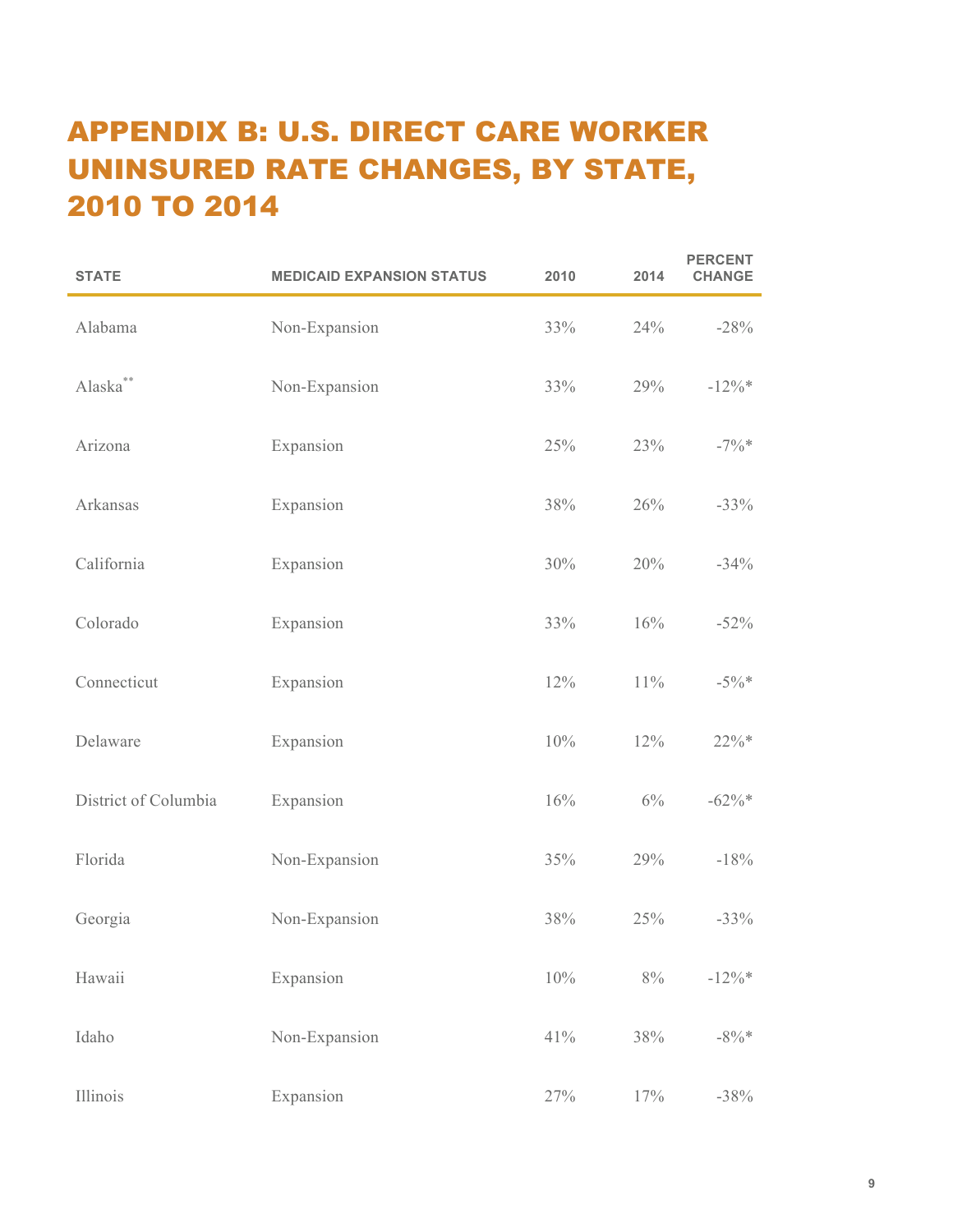# APPENDIX B: U.S. DIRECT CARE WORKER UNINSURED RATE CHANGES, BY STATE, 2010 TO 2014 (CONT.)

| <b>STATE</b>            | <b>MEDICAID EXPANSION STATUS</b> | 2010  | 2014  | <b>PERCENT</b><br><b>CHANGE</b> |
|-------------------------|----------------------------------|-------|-------|---------------------------------|
| Indiana**               | Non-Expansion                    | 28%   | 23%   | $-19%$                          |
| Iowa                    | Expansion                        | 18%   | 12%   | $-34%$                          |
| Kansas                  | Non-Expansion                    | 31%   | 27%   | $-12\%*$                        |
| Kentucky                | Expansion                        | 36%   | 18%   | $-48%$                          |
| Louisiana <sup>**</sup> | Non-Expansion                    | 42%   | 34%   | $-19%$                          |
| Maine                   | Non-Expansion                    | 19%   | 17%   | $-9\%*$                         |
| Maryland                | Expansion                        | 21%   | 14%   | $-33%$                          |
| Massachusetts           | Expansion                        | $7\%$ | $7\%$ | $-7\%$ *                        |
| Michigan <sup>**</sup>  | Non-Expansion                    | 25%   | 18%   | $-29%$                          |
| Minnesota               | Expansion                        | 21%   | 10%   | $-54%$                          |
| Mississippi             | Non-Expansion                    | 41%   | 26%   | $-37%$                          |
| Missouri                | Non-Expansion                    | 37%   | 29%   | $-22%$                          |
| Montana                 | Non-Expansion                    | 28%   | 22%   | $-21\%$ *                       |
| Nebraska                | Non-Expansion                    | 24%   | 15%   | $-37%$                          |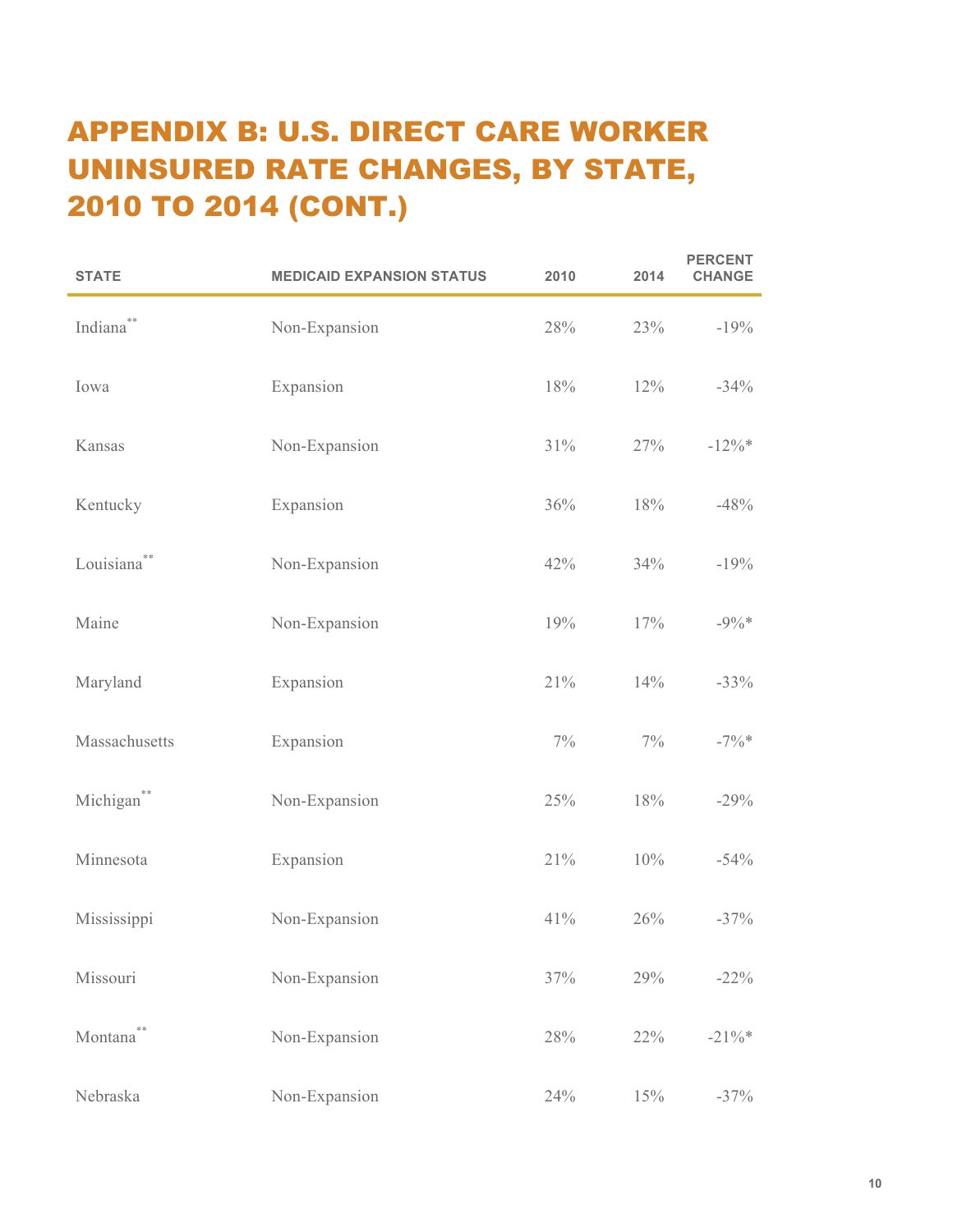# APPENDIX B: U.S. DIRECT CARE WORKER UNINSURED RATE CHANGES, BY STATE, 2010 TO 2014 (CONT.)

| <b>STATE</b>              | <b>MEDICAID EXPANSION STATUS</b> | 2010  | 2014 | <b>PERCENT</b><br><b>CHANGE</b> |
|---------------------------|----------------------------------|-------|------|---------------------------------|
| Nevada                    | Expansion                        | 28%   | 26%  | $-7\%$ *                        |
| New Hampshire**           | Non-Expansion                    | 16%   | 20%  | $27\% *$                        |
| New Jersey                | Expansion                        | 22%   | 22%  | $-2\%*$                         |
| New Mexico                | Expansion                        | 44%   | 27%  | $-40%$                          |
| New York                  | Expansion                        | 14%   | 10%  | $-30%$                          |
| North Carolina            | Non-Expansion                    | 33%   | 23%  | $-32%$                          |
| North Dakota              | Expansion                        | 10%   | 12%  | $25\%*$                         |
| Ohio                      | Expansion                        | 25%   | 17%  | $-30\%$                         |
| Oklahoma                  | Non-Expansion                    | 43%   | 34%  | $-20%$                          |
| Oregon                    | Expansion                        | 26%   | 14%  | $-47%$                          |
| Pennsylvania <sup>*</sup> | Non-Expansion                    | 21%   | 18%  | $-12\%$ *                       |
| Rhode Island              | Expansion                        | $9\%$ | 10%  | $14\% *$                        |
| South Carolina            | Non-Expansion                    | 29%   | 27%  | $-7\%$ *                        |
| South Dakota              | Non-Expansion                    | 27%   | 17%  | $-37\%$ *                       |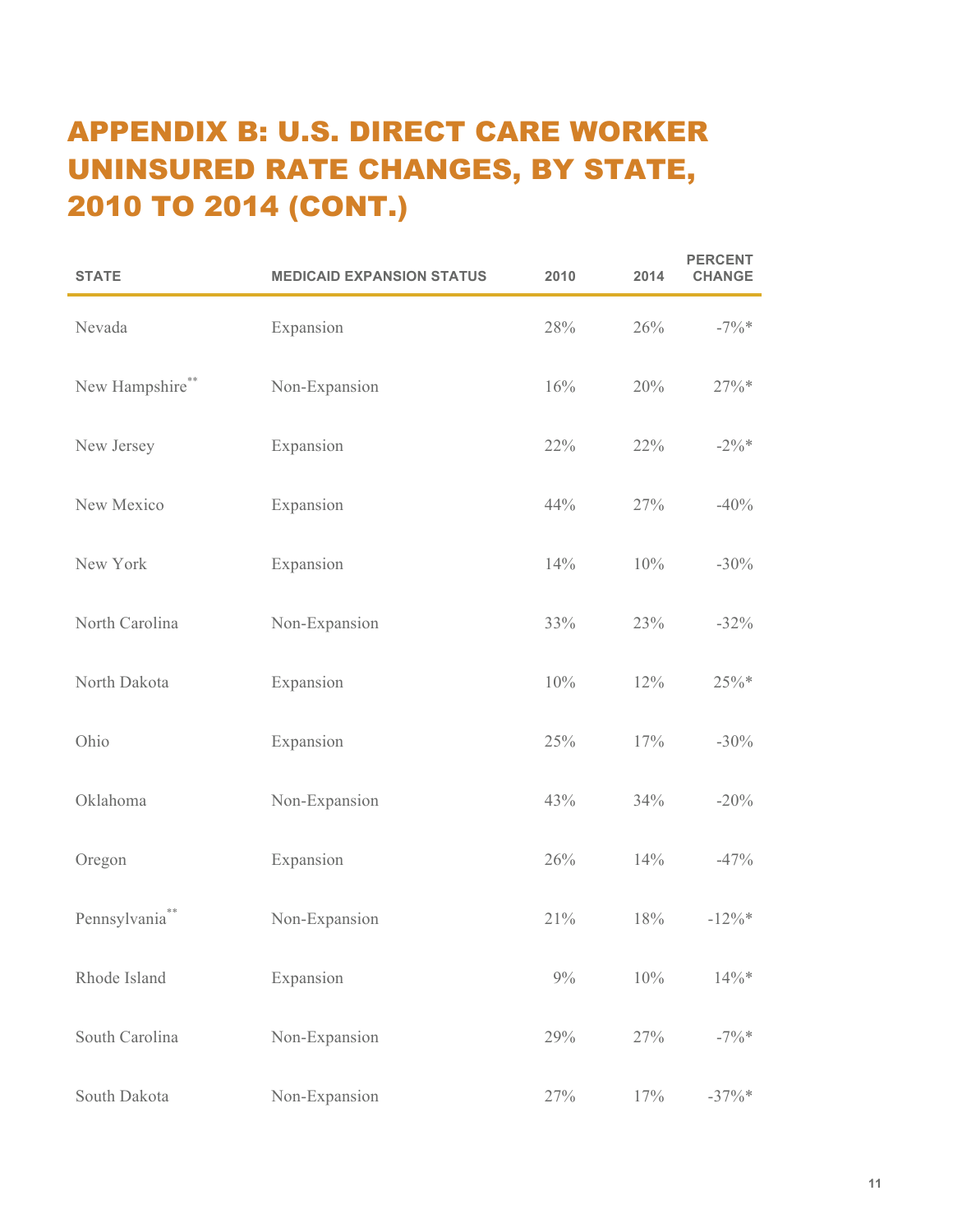# APPENDIX B: U.S. DIRECT CARE WORKER UNINSURED RATE CHANGES, BY STATE, 2010 TO 2014 (CONT.)

| <b>STATE</b>  | <b>MEDICAID EXPANSION STATUS</b> | 2010 | 2014 | <b>PERCENT</b><br><b>CHANGE</b> |
|---------------|----------------------------------|------|------|---------------------------------|
| Tennessee     | Non-Expansion                    | 28%  | 24%  | $-12\%*$                        |
| Texas         | Non-Expansion                    | 51%  | 39%  | $-23%$                          |
| Utah          | Non-Expansion                    | 27%  | 20%  | $-26\%*$                        |
| Vermont       | Expansion                        | 15%  | 10%  | $-32\%*$                        |
| Virginia      | Non-Expansion                    | 29%  | 27%  | $-7\%$ *                        |
| Washington    | Expansion                        | 30%  | 15%  | $-51\%$                         |
| West Virginia | Expansion                        | 38%  | 21%  | $-45%$                          |
| Wisconsin     | Non-Expansion                    | 15%  | 13%  | $-12\%*$                        |
| Wyoming       | Non-Expansion                    | 35%  | 36%  | $1\% *$                         |

\*Difference between 2010 and 2014 uninsured rates was not statistically significant at the 90 percent confidence level ( $\alpha$ =.10).

\*\*State expanded Medicaid eligibility after January 1, 2014.

Source: PHI analysis of the U.S. Census Bureau, American Community Survey (ACS), 2010-2014 1-Year PUMS, with statistical programming and data analysis provided by Carlos Figueiredo.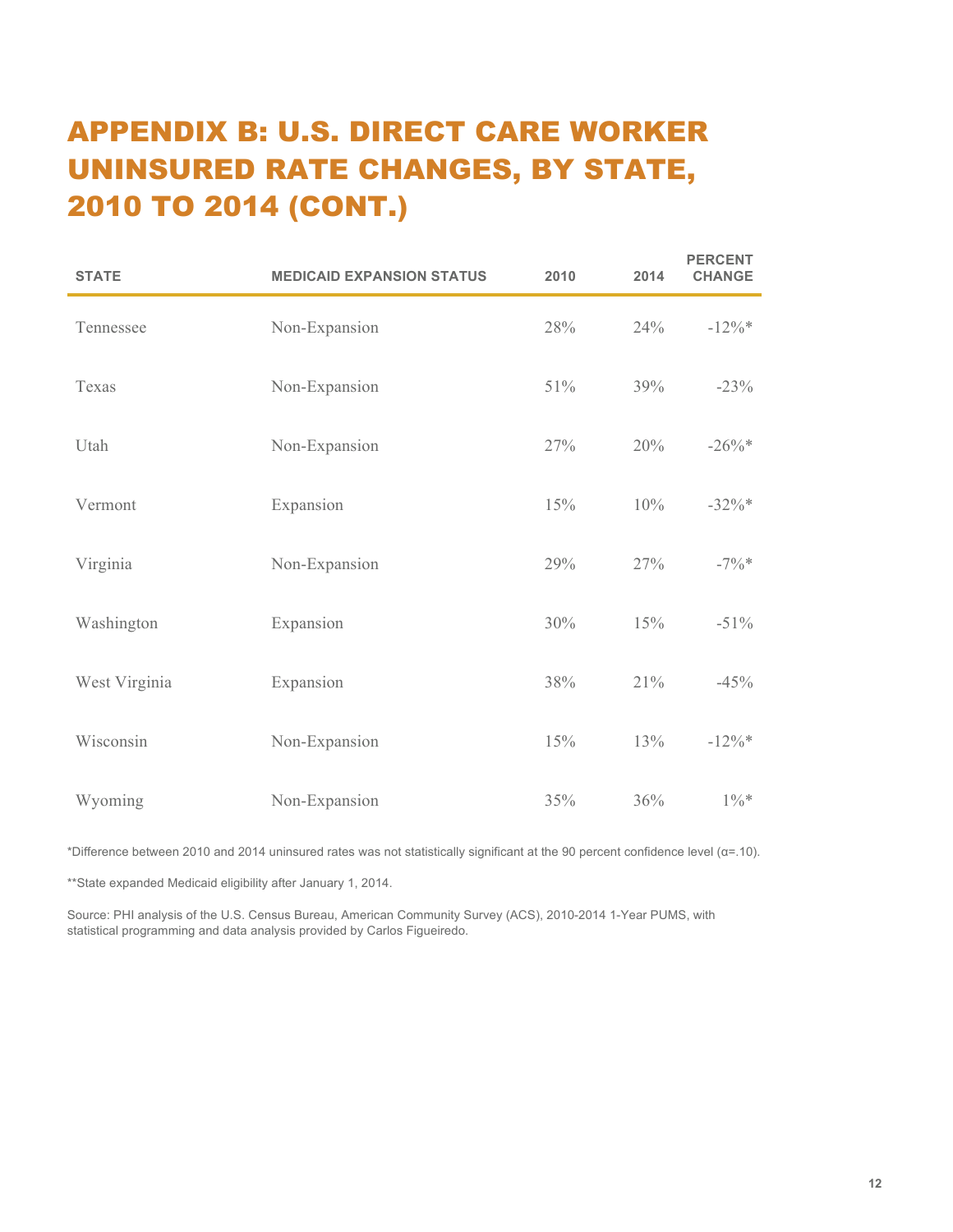## APPENDIX C: U.S. DIRECT CARE WORKER MEDICAID COVERAGE RATE CHANGES, BY STATE, 2010 TO 2014

| <b>STATE</b>           | <b>MEDICAID EXPANSION STATUS</b> | 2010  | 2014 | <b>PERCENT</b><br><b>CHANGE</b> |
|------------------------|----------------------------------|-------|------|---------------------------------|
| Alabama                | Non-Expansion                    | 10%   | 14%  | $36\% *$                        |
| $\mathbf{Alaska}^{**}$ | Non-Expansion                    | 14%   | 22%  | $51\% *$                        |
| Arizona                | Expansion                        | 21%   | 22%  | $4\% *$                         |
| Arkansas               | Expansion                        | $6\%$ | 21%  | 236%                            |
| California             | Expansion                        | 18%   | 27%  | 54%                             |
| Colorado               | Expansion                        | 10%   | 26%  | 160%                            |
| Connecticut            | Expansion                        | 20%   | 32%  | 56%                             |
| Delaware               | Expansion                        | 30%   | 29%  | $-1\%$ *                        |
| District of Columbia   | Expansion                        | 25%   | 57%  | 134%                            |
| Florida                | Non-Expansion                    | 12%   | 12%  | $4\% *$                         |
| Georgia                | Non-Expansion                    | $8\%$ | 10%  | 24%*                            |
| Hawaii                 | Expansion                        | 19%   | 15%  | $-21\%$ *                       |
| Idaho                  | Non-Expansion                    | $7\%$ | 10%  | 42%*                            |
| Illinois               | Expansion                        | 20%   | 27%  | 33%                             |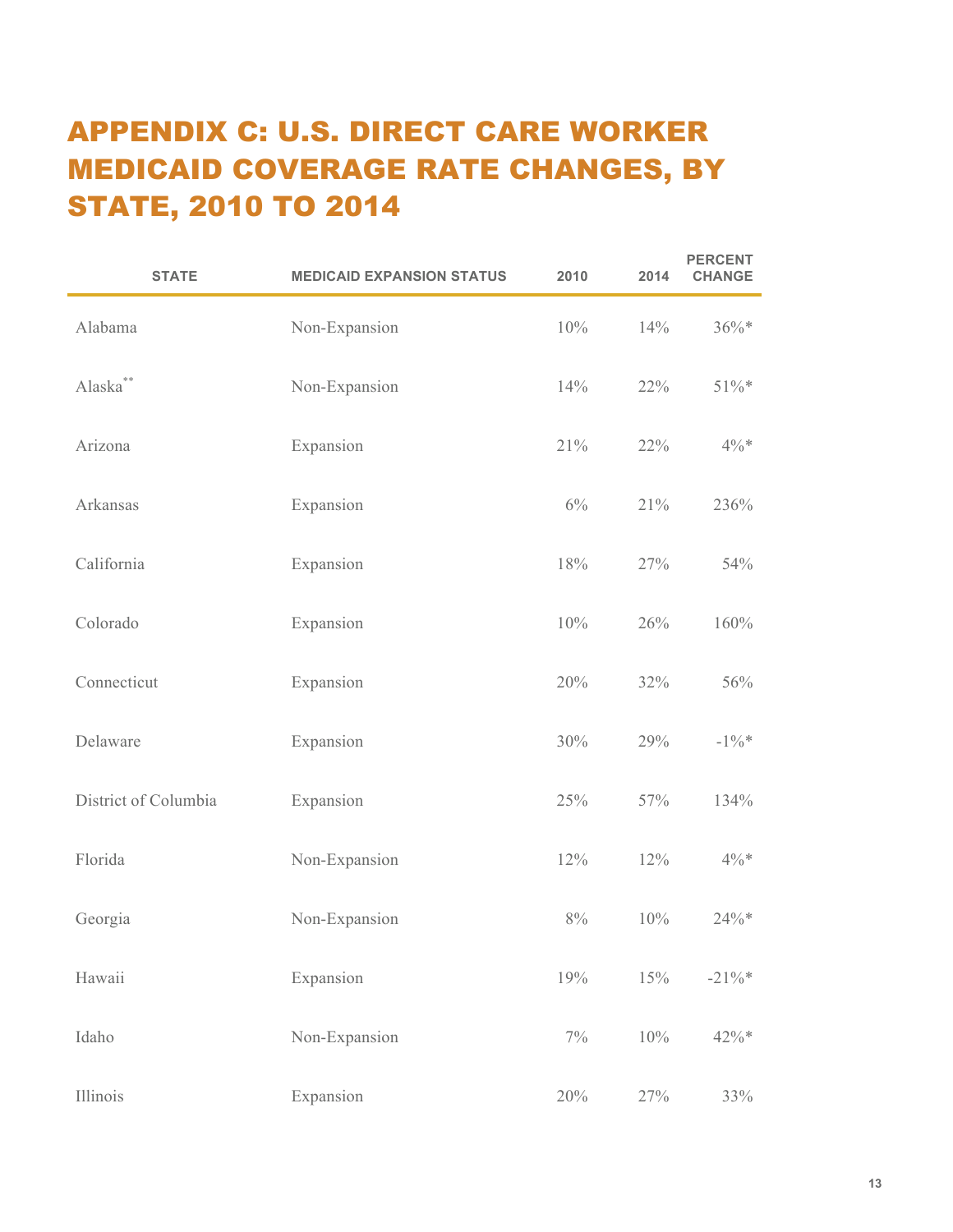# APPENDIX C: U.S. DIRECT CARE WORKER MEDICAID COVERAGE RATE CHANGES, BY STATE, 2010 TO 2014 (CONT.)

| <b>STATE</b>            | <b>MEDICAID EXPANSION STATUS</b> | 2010  | 2014  | <b>PERCENT</b><br><b>CHANGE</b> |
|-------------------------|----------------------------------|-------|-------|---------------------------------|
| Indiana <sup>*</sup>    | Non-Expansion                    | 13%   | 18%   | $32\%*$                         |
| Iowa                    | Expansion                        | 19%   | 23%   | $24\% *$                        |
| Kansas                  | Non-Expansion                    | 12%   | 16%   | $34\%*$                         |
| Kentucky                | Expansion                        | 10%   | 20%   | $86\% *$                        |
| Louisiana <sup>**</sup> | Non-Expansion                    | 18%   | 19%   | $5\%*$                          |
| Maine                   | Non-Expansion                    | 18%   | 28%   | 56%*                            |
| Maryland                | Expansion                        | 17%   | 23%   | $34\% *$                        |
| Massachusetts           | Expansion                        | 33%   | 38%   | $15\%*$                         |
| Michigan**              | Non-Expansion                    | 21%   | 23%   | $10\% *$                        |
| Minnesota               | Expansion                        | 24%   | 28%   | $18\% *$                        |
| Mississippi             | Non-Expansion                    | 10%   | 13%   | $40\%*$                         |
| Missouri                | Non-Expansion                    | 17%   | 14%   | $-14\%$ *                       |
| Montana <sup>®</sup>    | Non-Expansion                    | $6\%$ | 17%   | 174%*                           |
| Nebraska                | Non-Expansion                    | 10%   | $9\%$ | $-2\%*$                         |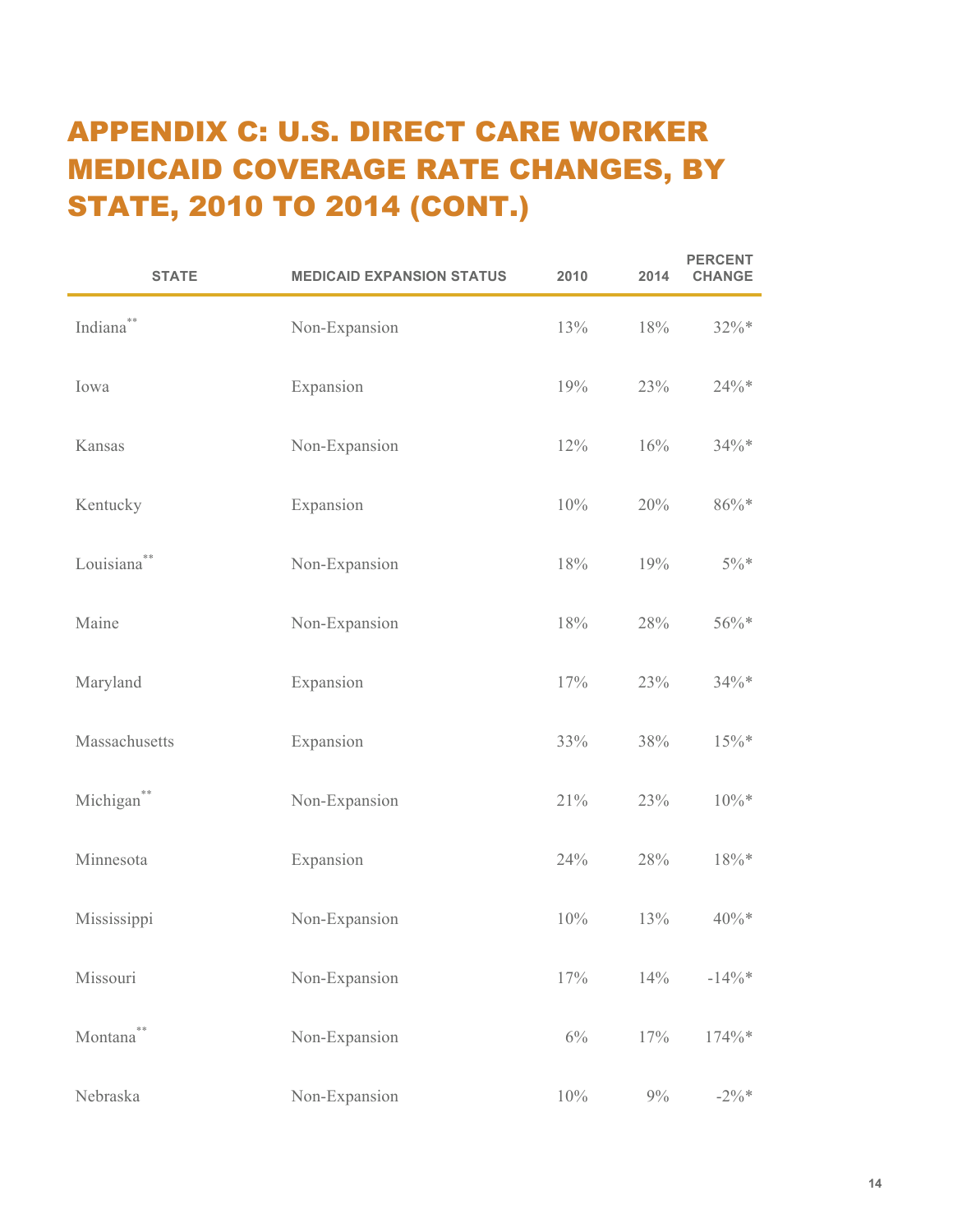# APPENDIX C: U.S. DIRECT CARE WORKER MEDICAID COVERAGE RATE CHANGES, BY STATE, 2010 TO 2014 (CONT.)

| <b>STATE</b>    | <b>MEDICAID EXPANSION STATUS</b> | 2010   | 2014   | <b>PERCENT</b><br><b>CHANGE</b> |
|-----------------|----------------------------------|--------|--------|---------------------------------|
| Nevada          | Expansion                        | 8%     | 20%    | 162%*                           |
| New Hampshire** | Non-Expansion                    | 6%     | 10%    | 69%*                            |
| New Jersey      | Expansion                        | 16%    | 19%    | $20\% *$                        |
| New Mexico      | Expansion                        | 29%    | 36%    | $26\%*$                         |
| New York        | Expansion                        | 26%    | 32%    | 25%                             |
| North Carolina  | Non-Expansion                    | 14%    | 15%    | 13%*                            |
| North Dakota    | Expansion                        | 6%     | $7\%$  | 19%*                            |
| Ohio            | Expansion                        | 19%    | 27%    | 41%                             |
| Oklahoma        | Non-Expansion                    | 10%    | 12%    | $20\% *$                        |
| Oregon          | Expansion                        | 15%    | 28%    | 88%                             |
| Pennsylvania**  | Non-Expansion                    | 15%    | 18%    | $21\% *$                        |
| Rhode Island    | Expansion                        | 13%    | 31%    | 144%*                           |
| South Carolina  | Non-Expansion                    | $11\%$ | 17%    | $60\% *$                        |
| South Dakota    | Non-Expansion                    | $5\%$  | $11\%$ | 98%*                            |